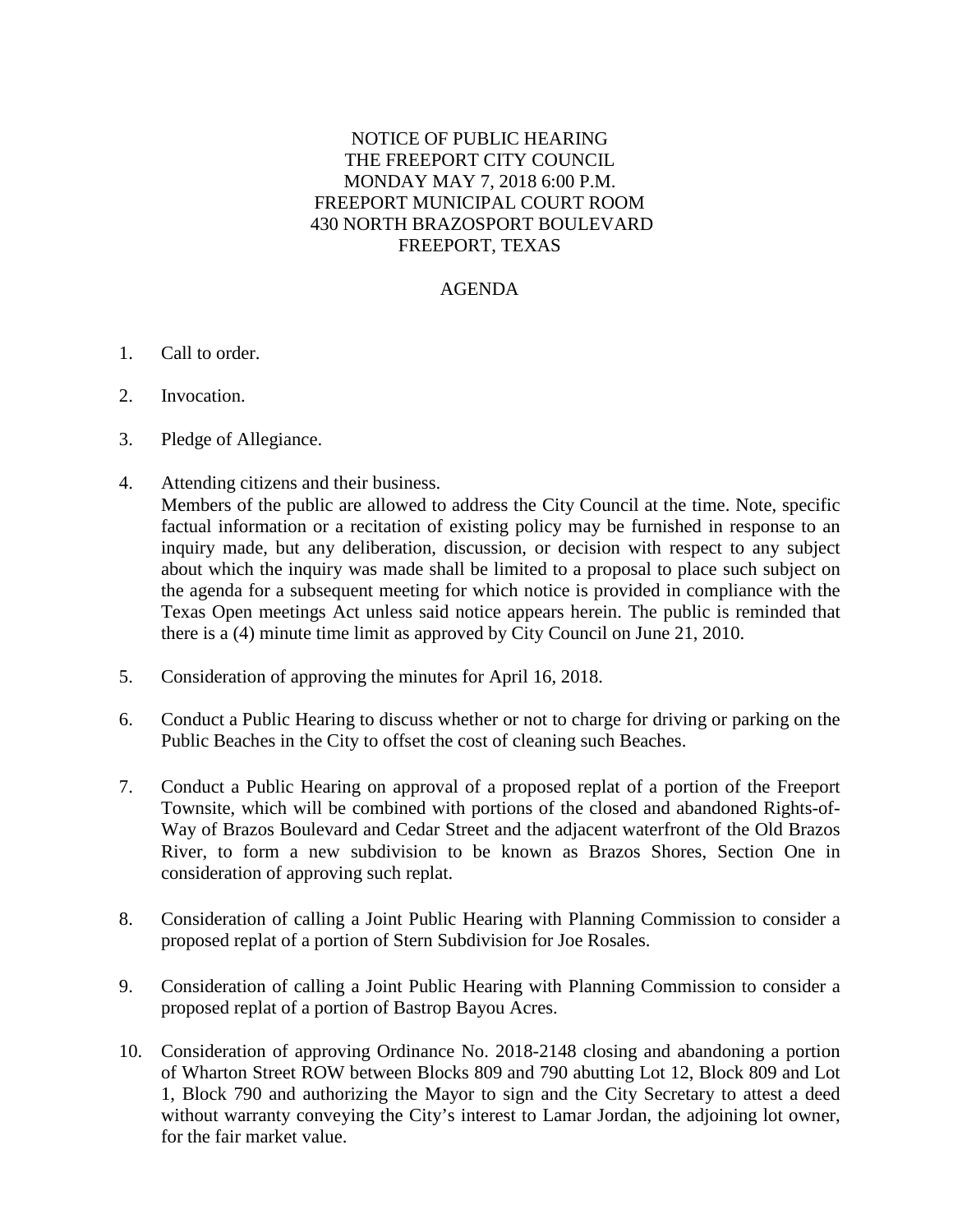- 11. Consideration of approving Ordinance No. 2018-2149 closing, abandoning and selling Wharton Street ROW between Block 788 and 811 and authorizing the Mayor to sign and the City Secretary to attest a deed without warranty conveying the City's interest to Lamar Jordan, the adjoining lot owner, for the fair market value.
- 12. Consideration of Resolution No. 2018-2540 appointing Valerie Crosby to the Senior Citizen Commission.
- 13. Consideration of Resolution No. 2018-2541 appointing Mingo Marquez Jr. to the EDC Board.
- 14. Consideration of Resolution No. 2018-2542 authorizing Mayor to sign and the City Secretary to attest a deed without warranty conveying Lots 13-19, Block 729, of the Velasco Townsite, City of Freeport, Brazoria County, Texas, known locally as 1301 thru 1313 N Avenue M, Freeport, TX to Willie Garcia, the highest bidder.
- 15. Consideration of Resolution No. 2018-2543 authorizing the Mayor to sign and the City Secretary to attest a Deed without Warranty conveying Lot 20, Block 64, Velasco Townsite Tax ID 260075 to the Trustees of the First United Missionary Baptist Church.
- 16. Consideration of Resolution No. 2018-2544 reappointing Edward T. Garcia and Trey T. Sullivan to the EDC Board.
- 17. Consideration of collection report to be given by Mike Darlow.
- 18. Consideration of disposition of 8,717.5 (50 x 174.35 + -) square feet of the Division Street ROW located South of Mystery Harbor Lane.
- 19. Consideration of preparation of documents to transfer all or a portion of the lots owned by the City and the City's interest in the lots owned jointly with the Urban Renewal Agency to the City's Local Government Corporation or to the City's Economic Development Corporation, or both.
- 20. Consideration of selling the City's interest, setting a date for persons interested in purchasing and authorizing the City Secretary to advertise for interested persons to bid on purchasing Groce Street ROW south of the Southern boundary of Mystery Harbor Lane.
- 21. Consideration of authorizing preparation of documents to convey Lot 6, Block 71, Velasco Townsite Tax ID 260134 to Port Freeport.